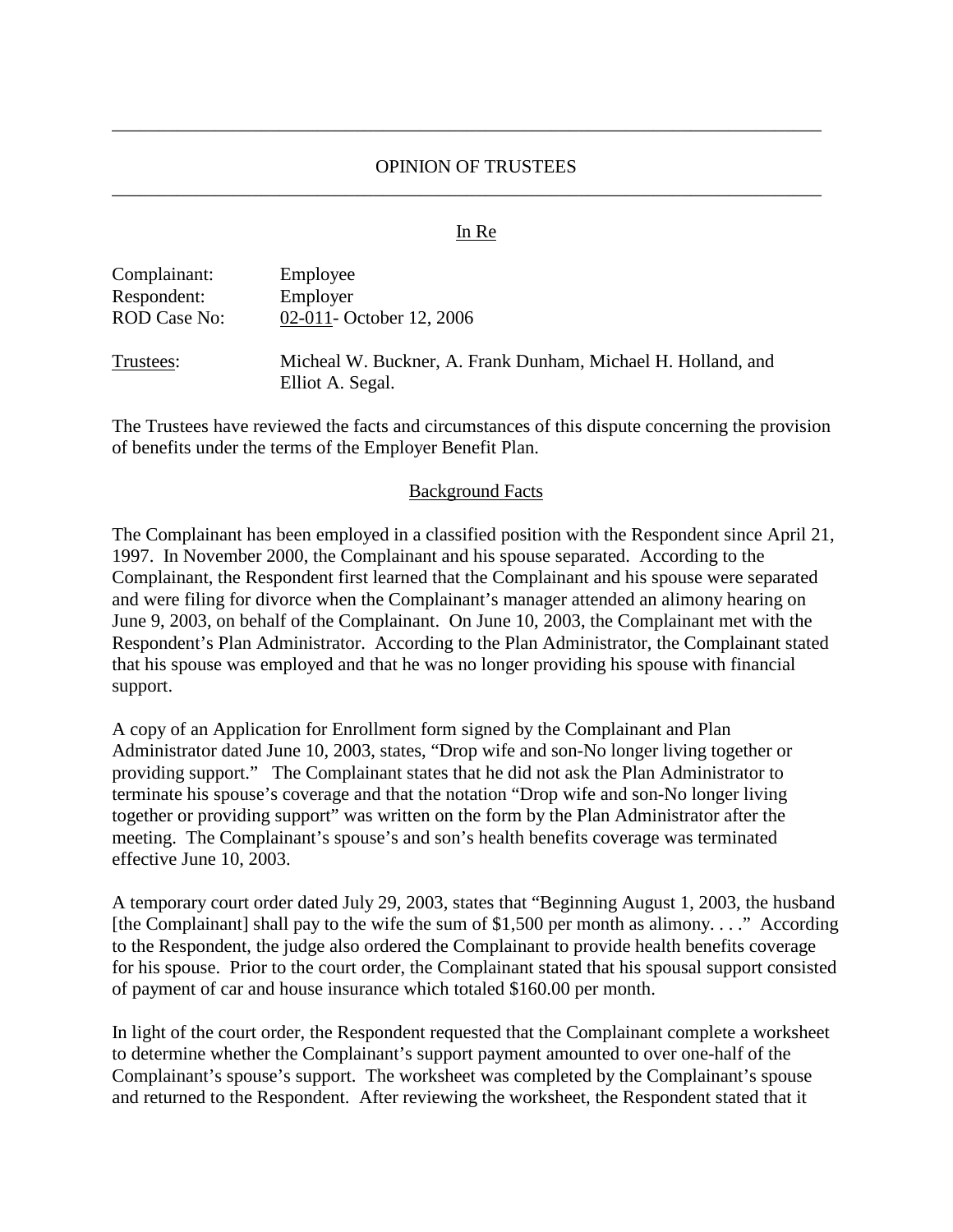lacked the following information deemed necessary to determine whether the Complainant provides such support: 1) documentation of the spouse's earnings or if no longer employed, a statement from the employer verifying such; 2) the fair rental value of the home; and 3) documentation to substantiate the financial information provided on the worksheet. By letter dated October 31, 2003, the Respondent requested the Complainant provide this information but, to date, the Respondent states that the information has not been received.

The Complainant states that even though he has provided all the information that the Respondent has requested, the Respondent still refuses to provide coverage to his spouse. Meanwhile, the Complainant purchased coverage for his wife under Consolidated Omnibus Budget Reconciliation Act of 1985 (COBRA) effective June 10, 2003.

According to the enrollment form, the Complainant's son attained age 22 in January 2004. Under the terms of the Employer Benefit Plan, a child may be eligible for coverage until he or she attains age 22. The Complainant is not seeking health coverage for his son.

# Dispute

Is the Respondent required to provide coverage for the Complainant's separated spouse?

# Positions of the Parties

Position of the Complainant: The Respondent is required to provide health benefits coverage for the Complainant's spouse because the Complainant has provided all the information the Respondent has requested to determine that the Complainant provides his spouse over one-half support. The Complainant indicated that Q&A H-13 (81) supports his claim.

Position of the Respondent: The Respondent is not required to provide health benefits coverage for the Complainant' s spouse because the Complainant has not provided sufficient information to make a determination as to whether the Complainant provides his spouse over one-half support.

### Pertinent Provisions

Article I (1), (2), (4) and (7) of the Employer Benefit Plan provide:

### Article I - Definitions

The following terms shall have the meanings herein set forth:

(1) "Employer" means (Employer's Name).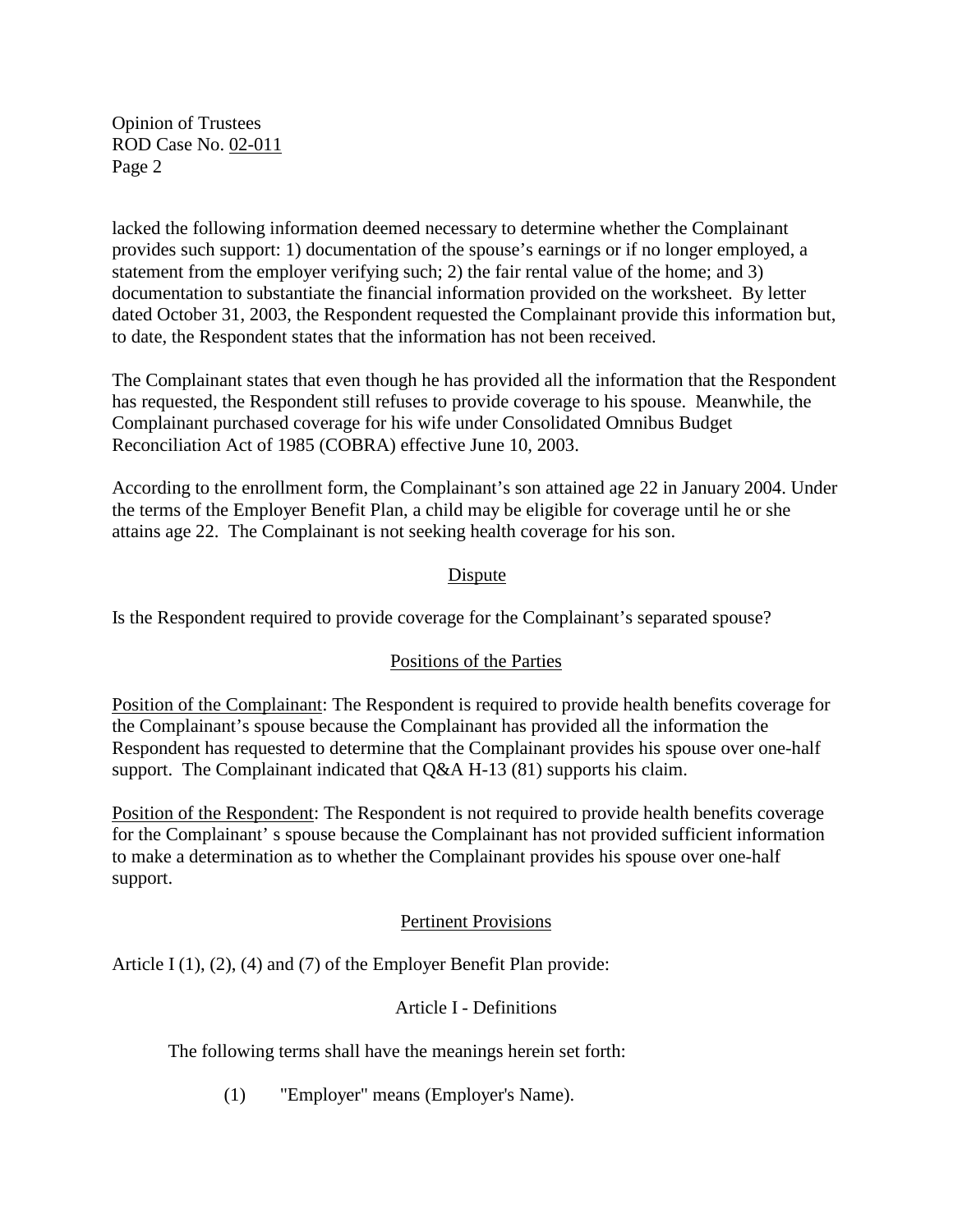- (2) "Wage Agreement" means the National Bituminous Coal Wage Agreement of 2002, as amended from time to time and any successor agreement.
- (4) "Employee" shall mean a person working in a classified job for the Employer, eligible to receive benefits hereunder.
- (7) "Dependent" shall mean any person described in Section D of Article II hereof.

Article II D. (1) of the Employer Benefit Plan provides:

Article II - Eligibility

The persons eligible to receive the health benefits pursuant to Article III are as follows:

D. Eligible Dependents

Health benefits under Article III shall be provided to the following members of the family of any Employee, Pensioner, or disabled Employee receiving health benefits pursuant to sections, A, B, or C of this Article II:

(1) A spouse who is living with or being supported by an eligible Employee or Pensioner;

\* \* \*

For purposes of this section D, a person shall be considered dependent upon an eligible Employee, Pensioner or spouse if such Employee, Pensioner or spouse provides over one-half of the support to such person.

Q&A H-13 (81) provides the following:

H-13 (81)

Subject: HEALTH BENEFITS; Separated Spouse

Reference: (50B) II C; (74B) II C

Question: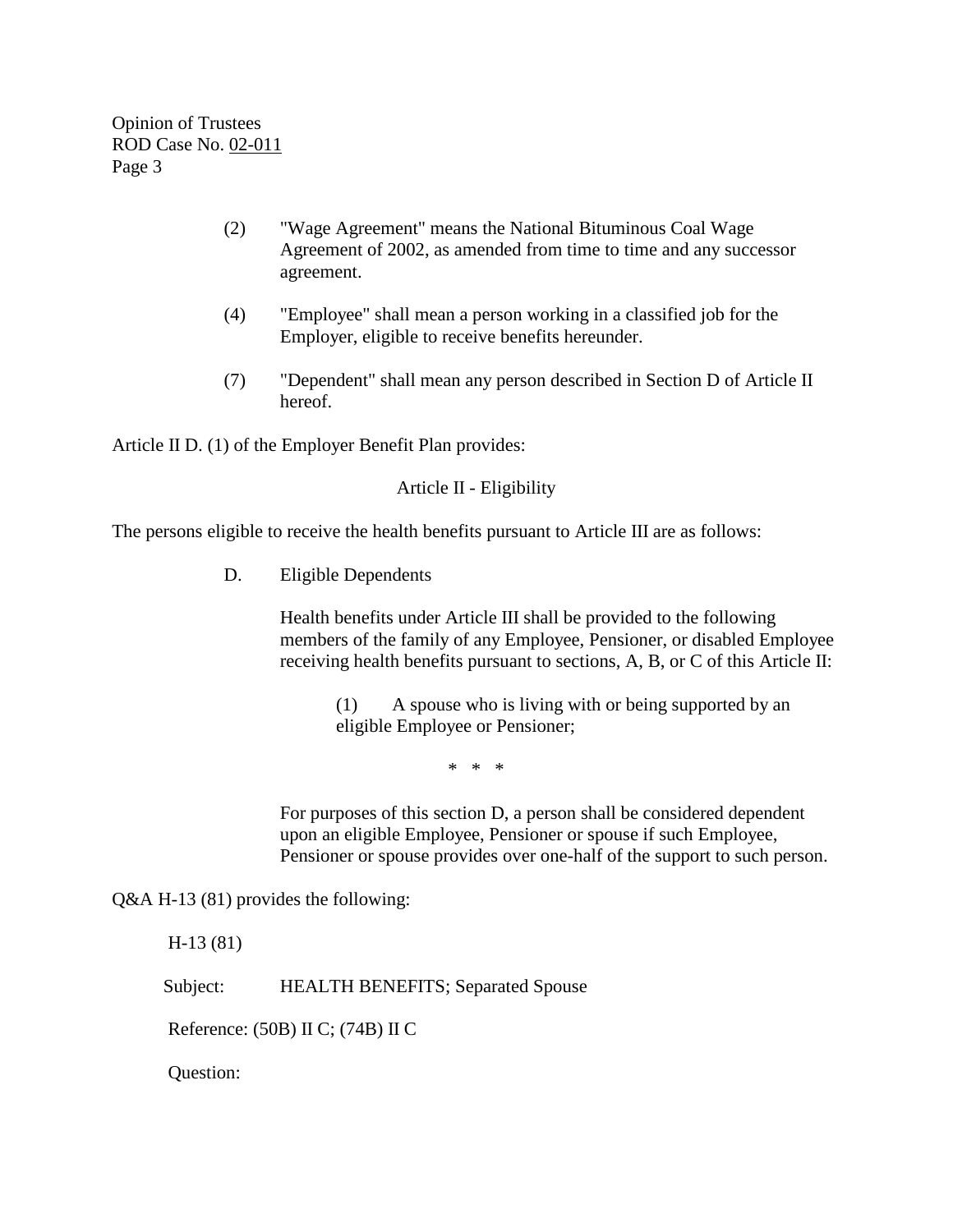Can a participant remove a separated spouse from the participant's Health Service Card?

Answer:

No. The separated spouse may not be removed from the participant's Health Service Card unless there is evidence establishing that the participant is not living with, providing support or under Court Order to provide support to the separated spouse.

Q&A H-14 (81) provides the following:

H-14 (81)

Subject: HEALTH BENEFITS; Death Benefits; Separation, Divorce

Reference: (50B) II C, II D, III B; (74B) II C, II D, III B(2)

Question:

If a participant and his spouse are separated, or divorced, what is the health and death benefit status of the spouse and any otherwise eligible dependents living with the spouse?

Answer:

A separated spouse is eligible for health and death benefit coverage only if the participant is regularly providing support sufficient to establish dependency, as defined in Q&A H-2, or is under Court Order to provide such support.

A divorced spouse is not eligible for health and death benefit coverage.

The participant's children, living with a separated or divorced spouse, are eligible for health and death benefit coverage as long as the participant provides support sufficient to establish their dependency, as defined in Q&A H-2, or is under Court Order to provide such support.

Q &A H-2 (81) provides in pertinent part the following:

H-2 (81)

Subject: HEALTH BENEFITS; Dependency Determination, Support

Reference: (5OB) II C; (74B) II C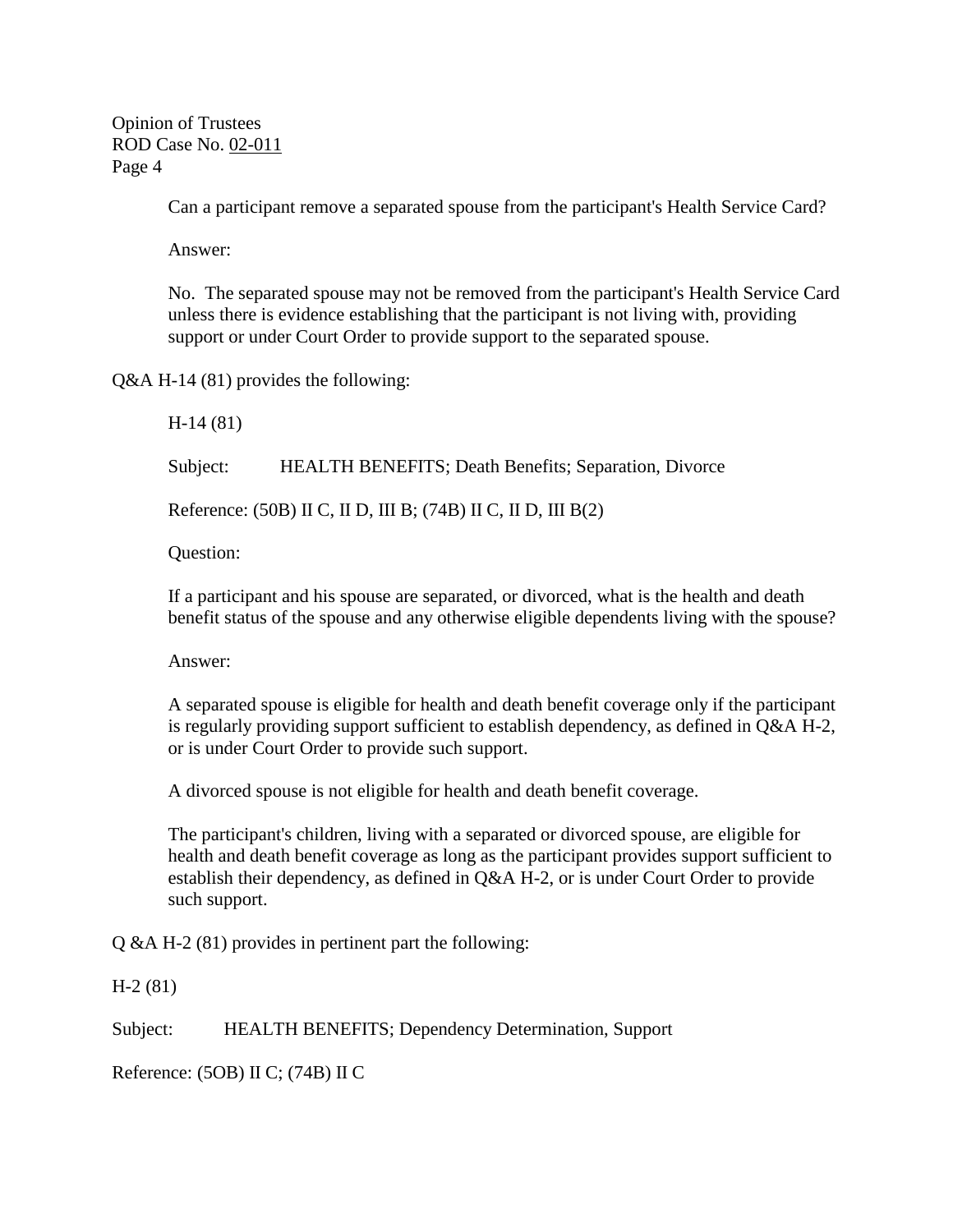Question:

What are the guidelines for determining the eligibility of persons for health benefits as dependents of disabled employees and pensioners?

Answer:

In general, a person is considered dependent on a participant if the participant regularly provides over one-half of the person's support. Support includes the fair rental value of lodging, reasonable cost of board, clothing, miscellaneous household services and education expenditures, excluding scholarships. Support is not limited to necessities.

Support is regular if it is provided on a yearly basis.

Guidelines for determining dependency of family members of participants for health benefit coverage purposes are as follows:

(1) Spouse: A spouse is considered dependent if living with the participant, regardless of the spouse's income from all sources.

If the spouse is not living with the participant, it must be established that the participant provides over one-half of the spouse's support, as defined above, or is under Court Order to provide over one-half of the spouse's support.

\* \* \*

# **Discussion**

Article II D. (1) of the Employer Benefit Plan states that health benefits coverage under Article III shall be provided to a spouse who is living with or being supported by an eligible Employee. Article II D. further states that a person shall be considered dependent upon an eligible Employee if such Employee provides over one-half of the support to such person.

The Trustees have previously concluded that an Employer may require Employees to furnish reasonably available information at reasonable intervals to establish date of birth, marital status, and dependency for a spouse or a dependent. (See ROD 81-300.)

The Respondent states that insufficient information was submitted to determine whether the Complainant's spouse meets the requirements for coverage under the Employer Benefit Plan. Specifically, the Respondent requested the following information: 1) documentation of the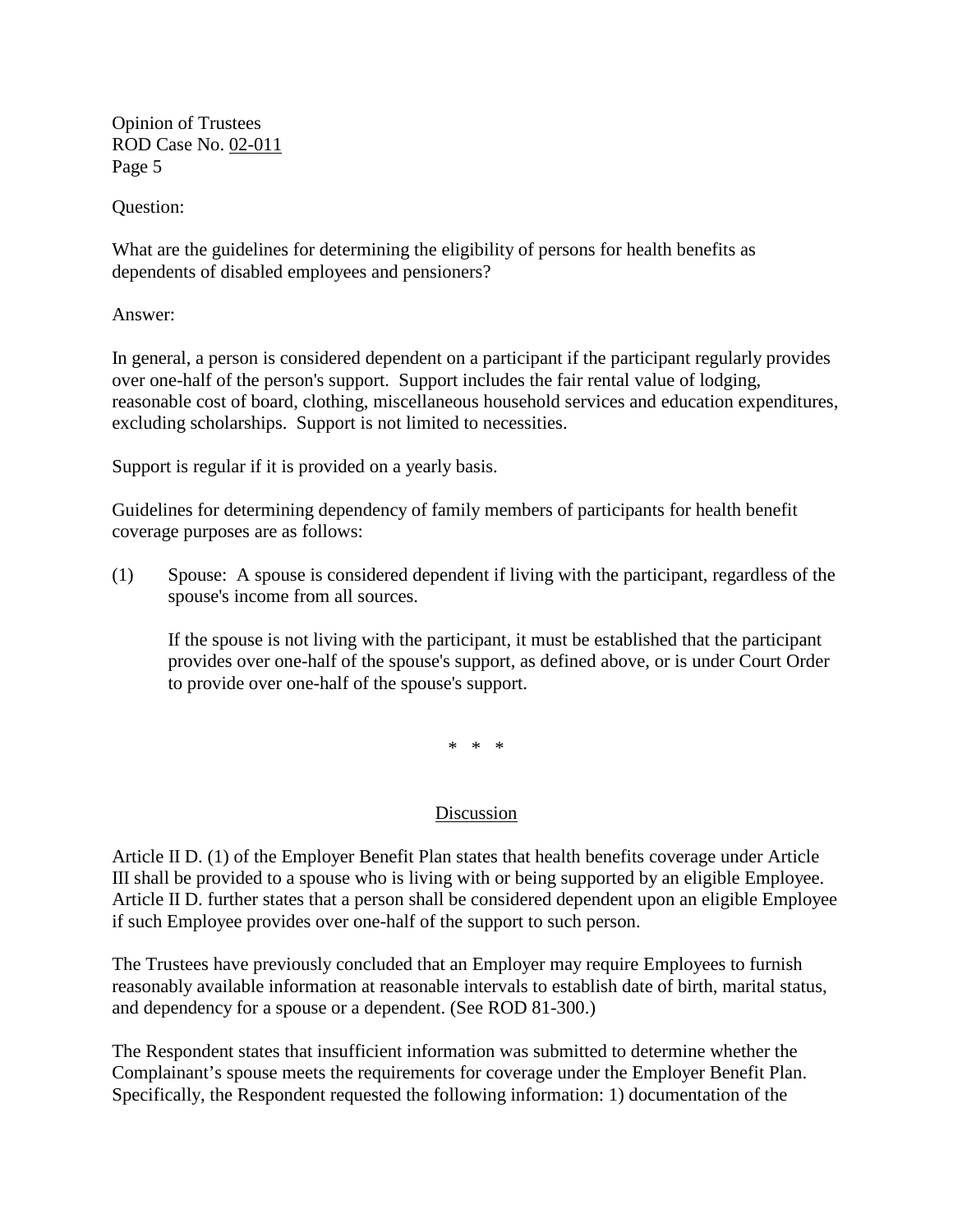spouse's earnings or if no longer employed, a statement from the employer verifying such; 2) the fair rental value of the home; and 3) documentation to substantiate the financial information provided on the worksheet.

Whether a spouse's earnings are considered in determining dependency is based on whether she is living in the participant's household. Q&A H-14 (81) states that a participant's spouse is eligible for health benefits coverage as long as the participant provides support sufficient to establish her dependency as defined in Q&A H-2 (81) or is under court order to provide such support. According to Q&A H-2 (81), "A spouse is considered dependent if living with the participant, regardless of the spouse's income from all sources." It further states that "If the spouse is not living with the participant, it must be established that the participant provides over one-half of the spouse's support, as defined above, or is under Court Order to provide over onehalf of the spouse's support." In the present case, the Complainant's spouse's income would be taken into consideration in determining whether the Complainant provides over one-half of her support.

Next, there is the question of whether the fair market value of the Complainant's spouse's home is necessary in this case in order to determine dependency. As part of that process, the yearly cost to maintain the household is determined and then divided by the number of individuals living in the household. (See RODs 93-060 and 88-500.) In addition to food and utilities, rent or mortgage payments are considered costs to maintain the home. If the home is owned, then a fair rental value is considered a monthly cost. In this situation, however, because the Complainant owns a one-half interest in the home, there is no need to determine a fair rental value as a monthly expense. The rental value would increase the spouse's monthly expenses, but the Complainant would be credited with providing one-half of that expense.

The worksheet submitted by the Complainant (signed by the Complainant's spouse) is not supported by any documentation and does not list any income earned by the spouse.

Finally, the Complainant states that Q&A H-13 (81) supports his position. According to Q&A H-13 (81), a separated spouse cannot be removed from the participant's Health Service Card unless there is evidence establishing that the participant is not living with, providing support, or under Court Order to provide support to the separated spouse.

On June 9, 2003, the Complainant's manager attended the Complainant's alimony hearing. According to the Complainant, it was at the hearing that his manager learned of the Complainant's separation and that the court was in the process of determining a support payment. The information provided at the court hearing was sufficient evidence to establish that on June 10, 2003, the Complainant was not living with his spouse nor was he under Court Order to provide support.